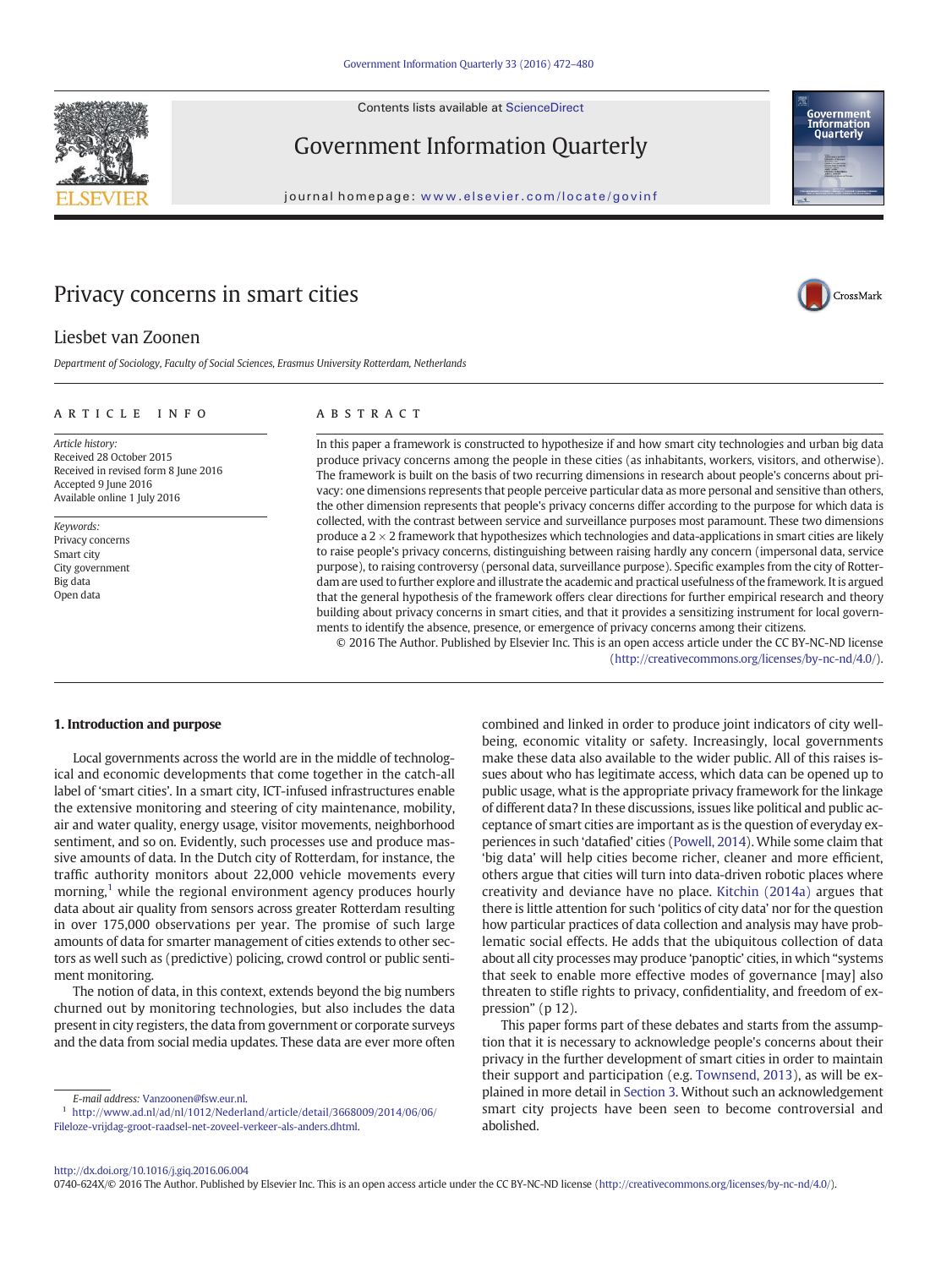<span id="page-1-0"></span>The main purpose of the paper is to develop a framework for exploring people's specific privacy concerns in smart cities on the basis of existing research about people's privacy concerns in general. Two dimensions emerge from the literature: concerns differ with respect to the kind of data that are involved, which can range from personal to impersonal data and all degrees and combinations in-between; and concerns vary along the purpose for which purpose are data used, which can move from improving the livability and services in a city to advancing surveillance and keeping citizens in control. The data and purpose dimensions together form the basis for a  $2 \times 2$  privacy framework in which smart technologies and applications as well as specific forms of data collection and usage can be plotted. The framework is then further explored and illustrated through a discussion of three concrete examples. It is argued that the framework offers an instrument for local governments to understand and incorporate privacy concerns in their policy and operational decisions, and that it offers a set of hypotheses to academic researchers to further conduct research about privacy concerns in smart cities.

#### 2. Data landscapes in the smart city

[Powell \(2014\)](#page-7-0) uses the term 'data cities' to indicate that 'smart' technologies like transport systems, air quality monitors or CCTV cameras simultaneously use and generate enormous amounts of data. [Taylor and](#page-8-0) [Richter \(2015\)](#page-8-0) similarly identify (big) data as key to the rise of smart cities. [Bettencourt \(2014\)](#page-7-0) makes a more specific claim when she says that big data are particularly helpful for more successful urban policies and planning. [Kontokoska \(2015\)](#page-7-0) speaks in this respect of computational urban planning. Both big data discourse and smart city discourse tend to obscure that data have always been crucial to city planning and city life. Cities started monitoring their populations mostly in the 19th century as part of the wider movement towards modern means of governing the nation state (e.g. [Breckenridge & Szreter, 2012\)](#page-7-0). Partly through civil registrations, partly through bureaucratic and commercial records, partly through surveys and mapping, the 19th century saw a similar data avalanche as we are witnessing today and data since has come to underpin city planning and decisions. [Robertson and](#page-8-0) [Travaglia \(2015\)](#page-8-0), therefore, claim that the current big data wave constitutes a difference of speed and size, but not one of analytic principle and relevance.

To date, such reflections on the historical and present-day importance of data for city management do not include a systematic inventory of the kinds of data involved. While it is not the purpose of this paper to provide such a catalogue, to understand the variety of privacy concerns at stake it is necessary to have at least a preliminary impression of the diversity of data that are used in and by cities. The table below presents such an impression for the city of Rotterdam in the Netherlands. It is based on the discussions, interactions and projects taking place in the Urban Big Data Lab, a collaboration of two Rotterdam universities and local government aimed at optimizing the understanding and usage of big, open and linked data for city policies and planning.<sup>2</sup>

While the above table is likely to be incomplete and imbalanced, it does convey the diversity of data in smart cities. Data differ in size, in regularity, in purpose, in complexity, in ownership, in visibility, and other matters. Moreover, within big cities oversight of these different data and streams tends to be lacking (cf. [Meijer & Rodríguez Bolívar,](#page-7-0) [2015](#page-7-0)). City data emerges from a wide variety of governmental departments, from private and public stakeholders, from individual citizens and visitors, and are collected, analyzed and stored without any kind of central coordination or collaboration. [Kaisler, Armour, Espinosa, and](#page-7-0) [Money \(2013\)](#page-7-0) conclude that data diversifies and multiplies at unprecedented and unplanned speed, requiring ever bigger and multiple storage facilities and diverse and combined analytic techniques, while

engaging different actors who tend to lack knowledge of each other let alone collaborate.

The complexity of the city data landscape has led many cities to appoint chief data officers who are responsible for the usage and management of data; in New York, in particular, a Mayor's Office of Data Analytics was established in 2013. [Towns \(2014, no page\)](#page-8-0) provides the rationale for these decisions by saying that cities "have struggled to share and integrate data streams in ways that support comprehensive analysis. Issues around data ownership, as well as privacy laws and public perception, have been significant stumbling blocks."

#### 3. Bringing citizens into the picture

The emerging city data landscape provides local governments with additional challenges as well. [Al Nuaimi, Al Neyadi, Mohamed, and Al-](#page-7-0)[Jaroodi \(2015\),](#page-7-0) for instance, identify five concrete, operational issues with respect to data, i.e. sources, sharing, quality, security, privacy and costs. (e.g. [Kitchin, 2014a\)](#page-7-0) takes a critical perspective and shows how the discourse around big data and smart cities produces a suggestion of data providing neutral information for rational governance, while hiding the political and corporate interests. In a similar vein, [Söderström, Paasche, and Klauser \(2014\)](#page-8-0) analyze how the term 'smart city' has become a key theme in corporate storytelling, and argue for alternative understandings of smart cities that take public interests into account. [Viitanen and Kingston \(2014\)](#page-8-0) provide a concrete analysis of problems that local governments face when confronted with a corporate push to adopt smart data technologies and big data applications, and show how there is a serious risk of following the imperatives of the market instead of the demands of public policy. According to [Datta](#page-7-0) [\(2015\)](#page-7-0), [Kitchin \(2014b\)](#page-7-0) and [Vanolo \(2013\),](#page-8-0) such public policy should, among other things, consider the uneven pace at which cities become smart. As is clear from the academic literature and even clearer from the explosion of conferences, seminars, networks, blog posts and social media updates, the development and the discourse around smart cities is carried by an urban 'tech-elite' of IT corporations, young, well-educated, mostly white and male professionals, and a-political aspiring city managers. In fact, anecdotal evidence suggests that the whole notion of 'smart city' or 'big data' and what it entails may be unknown to the majority of current city inhabitants and visitors ([Thomas, Mullagh,](#page-8-0) [Wang, & Dunn, 2015](#page-8-0)). Reflecting on Barcelona, [March and Ribera-](#page-7-0)[Fumaz \(2014, p.1\)](#page-7-0) argue therefore that it is imperative to "put citizens back at the center of urban debate".

Various suggestions have been made and explored to integrate a wider group of citizens into smart city design and policies, – for instance – through citizen participation [\(Berntzen & Johansson, 2016\)](#page-7-0), crowd sourcing ([Schuurman, Baccarne, De Marez, & Mechant, 2012](#page-8-0)), citizencentered approaches [\(Gaved, Jones, Kukulska-Hulme, & Scanlon,](#page-7-0) [2012\)](#page-7-0), or co-creation and living labs [\(Schaffers et al., 2011](#page-8-0)). Others have argued more generally for a stronger protection of the privacy of citizens living, working, shopping or travelling in a smart cit. [Li, Dai,](#page-7-0) [Ming, and Qiu \(2015\)](#page-7-0) identify the over-collection of data as a severe security risk, especially when it comes to the sensitive data that people hold on their smart phones. [Martinez-Balleste, Perez-Martinez, and](#page-7-0) [Solanas \(2013\)](#page-7-0) similarly fear for the privacy of citizens in smart cities, especially when it comes to protecting information about their identity, the kind of information they look for, their location, energy usage and possessions (see also [Bartoli et al., 2011](#page-7-0)). Privacy scholars offering solutions to privacy risks in smart cities focus on particular technological solutions, such as cloud computing [\(Kahn, Pervez, & Ghafoor, 2014](#page-7-0)), privacy enhancing technologies (PETs, [Rebollo-Monedero, Bartoli,](#page-8-0) [Hernández-Serrano, Forné, & Soriano, 2014](#page-8-0)) or transparency enhancing technologies (TETs, [Beran, Pignotti, & Edwards et al., no year](#page-7-0)). Policy makers have turned to privacy impact assessments as a tool to identify whether a specific technology or applications involves a privacy risk and <sup>2</sup> See <http://www.kenniswerkplaats-urbanbigdata.nl/>. **2011** how this can be mitigated (cf. [Wright & De Hert, 2011](#page-8-0)).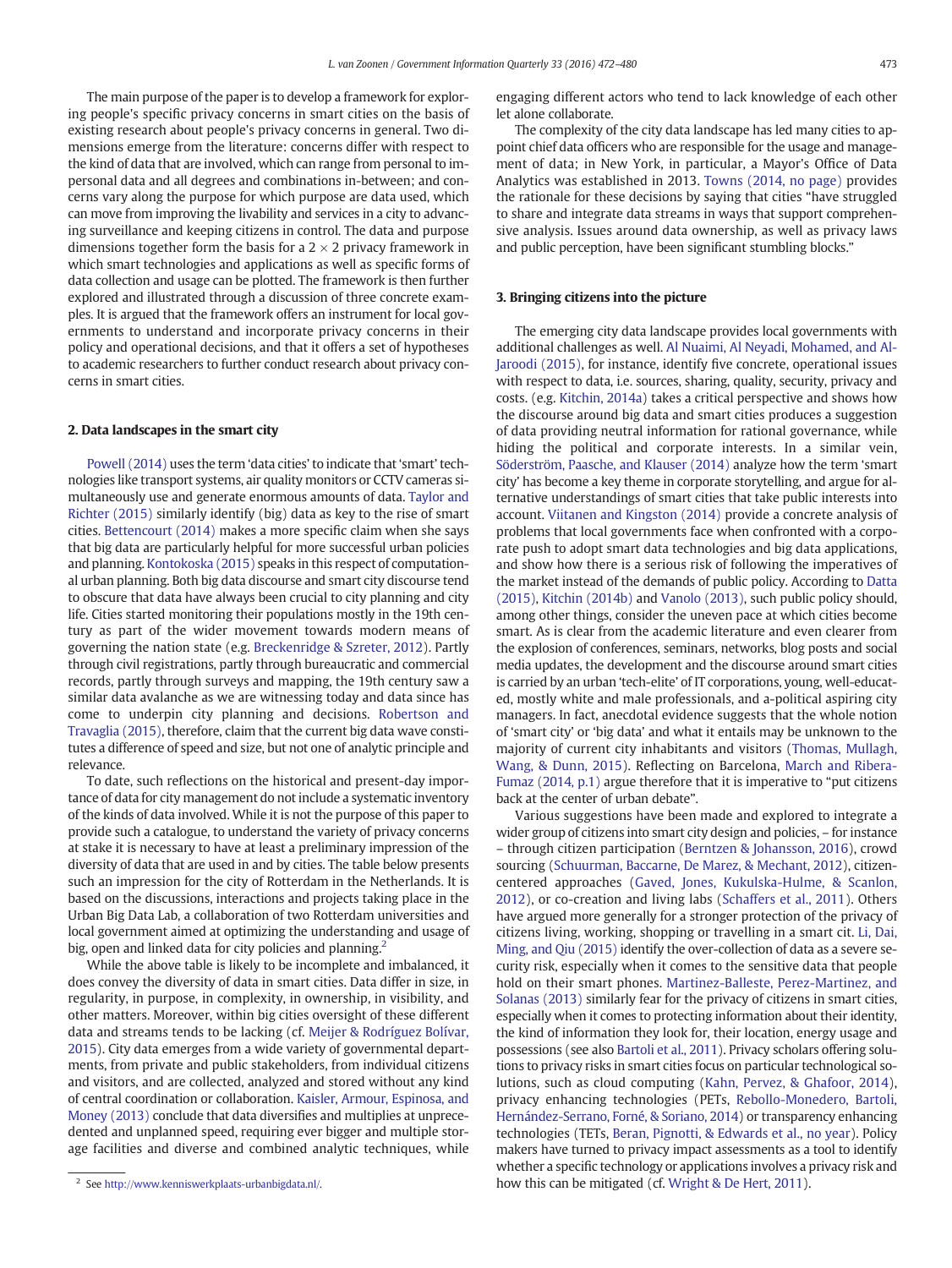| Sector         | Domain                                                                 | Kind of data                                          | Example of application                                                                    |
|----------------|------------------------------------------------------------------------|-------------------------------------------------------|-------------------------------------------------------------------------------------------|
| Infrastructure | Transport and asset management, built environment                      | Monitoring data, registration data, geo data          | Traffic and congestion patterns, real time dashboards                                     |
| Sustainability | Energy usage, water, environment, weather                              | Sensor and monitoring data, civic<br>measurement data | Air quality monitoring and pollution warnings                                             |
| Health         | Health, quality of life, well-being, life expectancy                   | Health data, survey data, lifelogging                 | Location specific noise levels and social or health problems in<br>specific neighborhoods |
| Cohesion       | Education, social capital, migration,<br>neighborhoods, housing, crime | Survey data, civic and community web<br>presence data | School quality in specific neighborhoods                                                  |
| Commerce       | Business opportunities, marketing, location based                      | Social media data, open government data               | Investment maps for attracting new business                                               |

sensor data

<span id="page-2-0"></span>City data landscape.

services

The problem with focusing on such technical or design solutions is that citizens themselves and their privacy concerns are not addressed. Yet, the scare research on actual citizen behavior in smart cities does suggest that the success of particular applications, such as smart cards, may depend more on citizens' perceptions of privacy and security risks than on the actual technological, design or policy guarantees of privacy (e.g. [Belanche-Gracia, Casaló-Ariño, & Pérez-Rueda, 2015](#page-7-0)). Such a discrepancy between perceptions and official realities is somewhat similar to the situation with crime statistics. They are generally going down, while public perceptions of the risk of crime is going up, as – among others - British sociologist [Furedi \(2007\)](#page-7-0) has discussed extensively. As a result, crime and safety policies are nowadays as much geared towards policing fear of crime, as it is to controlling crime itself [\(Scheider,](#page-8-0) [Rowell, & Bezdikian, 2003](#page-8-0)). With privacy concerns in the smart city, the situation is likely to be the same: they need as much attention as the design of privacy itself. The following section, therefore, reviews

Experience Events, leisure, nightlife, tourism, heritage Social media data, archive data,

#### 4. Privacy concerns and privacy paradox

people's privacy concerns.

Privacy research has burgeoned in the past decades as a result of growing reliance of public and private institutions on digital interactions with citizens and consumers. Several national and international organisations have identified privacy as a key policy, regulatory and legislation challenge of the 21st century (e.g. [Camenisch, Fischer-Hübner,](#page-7-0) [& Rannenberg, 2011; Gartner, 2012; OECD, 2011\)](#page-7-0). The research about people's privacy concerns is diverse and contradictory in terms of theory [\(Li, 2012](#page-7-0), for instance, identifies 15 different theories of privacy in online contexts), methods [\(Van Zoonen, 2014](#page-8-0) discuss the usage of experiments, surveys, qualitative interviews and document analysis) and outcomes (in particular with respect to the (lack of) influence of age, gender and other socio-demographic features on privacy concerns (ibid)). Moreover, the research has identified two important paradoxes. Despite people's clearly expressed concerns about their privacy, there is a simultaneous lack of appropriate secure behavior: the most popular pin code used is  $1234<sup>3</sup>$  and many people use one password for multiple accounts ([CIS, 2011; Van Zoonen, 2014\)](#page-7-0). Moreover, they share their personal information on numerous social media sites, despite the fact that they do not feel very secure on, for instance, Facebook [\(Pew, 2015](#page-7-0)). In the relevant literature, this contrast between concerns and behavior is known as the 'privacy paradox' (e.g. [Young & Quan-Haase, 2013\)](#page-8-0). A further complication in privacy behavior comes from a 'control paradox' describing how the feeling of being in control over delivering or registering one's data leads to less concern about how one's data are later used by other parties [\(Brandimarte, Acquisti, & Loewenstein, 2013\)](#page-7-0).

Notwithstanding the disorder in the field, three consistent dimensions come up over and again as factors influencing people's concerns about privacy: these relate to the type of data involved, the purpose of data collection and usage, and the organization or persons collecting and using the data.

Real time social media analytics for crowd control

#### 4.1. Kinds of data

Although there are unequivocal legal definitions of what personal data or personally identifiable data are (e.g. in the General Data Protection Regulation of the EU and in US privacy law), people themselves have less consistent sensitivities when it comes to what they consider to be personal data. Various national and cross-national surveys have found that people consider medical, financial and civic data is considered highly sensitive, while one's nationality, gender or age are considered less problematic (a.o. [BCG, 2013; Cranor, Reagle, & Ackerman,](#page-7-0) [2000; Eurobarometer, 2011; InfoSys, 2013](#page-7-0)). However, there is increasing anxiety about the possibility of combining seemingly impersonal data into highly personal citizen or consumer profiles [\(Harris, Sleight,](#page-7-0) [& Webber, 2005; Tene & Polonetsky, 2012\)](#page-7-0). When it comes to data emerging from biometric measurements there is variation in people's concerns: [Prabhakar, Pankanti, and Jain \(2003\)](#page-8-0) claim that people find the usage of data from iris scans much less acceptable than usage of the data coming from systems of face recognition. People also differ in how sensitive they consider their social media updates or consumption patterns; for some people such data are highly private, for others they are trouble-free ([Eurobarometer, 2011](#page-7-0)). While there is no research that has examined how people feel about the collection of impersonal data about, for instance, traffic flows or air quality, there is little reason to expect that people will be concerned about it. These data reveal nothing about individual people and hence will probably fall outside of the realm of privacy worries.

#### 4.2. Purpose of data

Second, the research about privacy concerns suggests that people assess for which purpose data is used and weigh the benefits that providing their data may offer them. When these benefits are of immediate personal relevance (medical services, commercial gain), most people are willing to share their data with the organization asking for them (e.g. [Acquisti, John, & Loewenstein, 2013\)](#page-7-0). They do make, however, a tradeoff between the amount of data asked for and the benefits received in exchange and asking too much data quickly leads to a sense of being watched rather than being serviced (ibid). Benefits of data sharing that have a wider, social goal are less easily accepted as a worthwhile trade off. [Sanquist, Mahy, and Morris \(2008\)](#page-8-0), for instance, found that the acceptance of the US government monitoring personal communications was high in the immediate aftermath of the 9/11 attacks but declined after about half a year.

A complicating factor for citizens and consumers to assess the purpose of data collection, comes from concern that their data are used

<sup>3</sup> [http://www.telegraph.co.uk/technology/internet-security/10215714/Easy-as-1234](http://www.telegraph.co.uk/technology/internet-security/10215714/Easy-as-1234-the-most-popular-PIN-codes-revealed.html) [the-most-popular-PIN-codes-revealed.html](http://www.telegraph.co.uk/technology/internet-security/10215714/Easy-as-1234-the-most-popular-PIN-codes-revealed.html).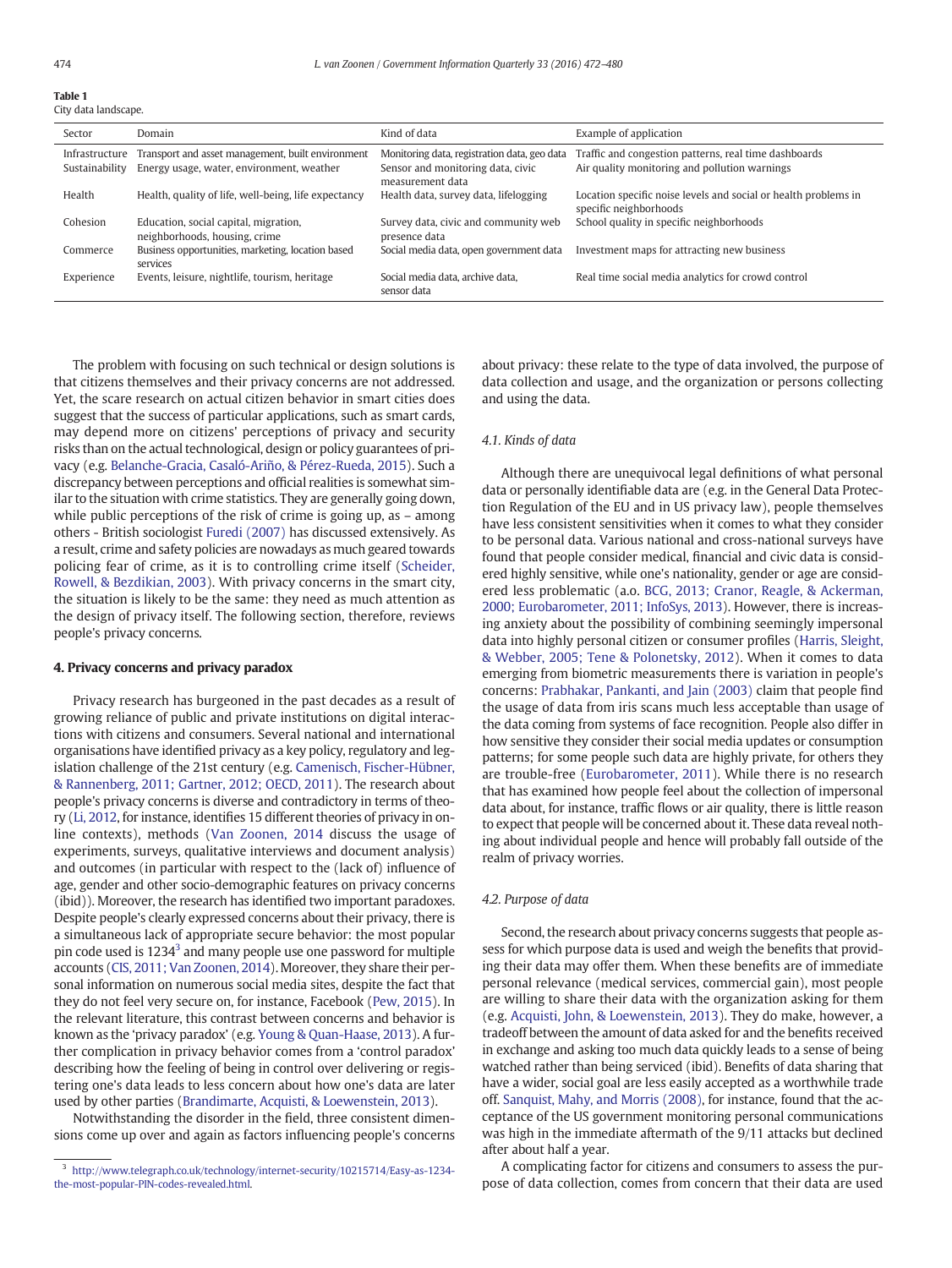

Fig. 1. Smart city privacy challenges.

for other purposes than they were originally collected for. While current EU regulation explicitly forbids this, it nevertheless keeps coming up as a major concern among citizens [\(Van Zoonen & Turner, 2013\)](#page-8-0). Two examples further emphasize public suspicions about the secondary usage of their data: when, in The Netherlands in 2014, ING bank announced that it would share its client data with commercial parties, immediate public anger arose, people changed banks and in the end ING withdrew their plans and was forced to apologize (see [Van Gaal, 2014\)](#page-8-0). A datasharing scheme of the UK National Health Service similarly came under attack when it appeared that the medical records kept by general practitioners would not only be shared with other health and care institutions, but also with commercial third parties, most notably health insurance companies (see [Kirby, 2014](#page-7-0)). According to one UK newspaper, over 700.000 people chose to opt-out of the scheme as a result of the controversy [\(Dominiczak, 2015\)](#page-7-0).

#### 4.3. Who collects data?

People's concerns about their privacy also depend on who is dealing with their personal data. Eurobarometer data from 2011 indicate that across Europe people trust medical organisations and banks the most when it comes to their (most sensitive) data ([Eurobarometer, 2011](#page-7-0)). On the lowest end of the spectrum, the Eurobarometer found telecom and internet companies, including social media and search engines; they are least trusted and sometimes even seen to threaten privacy (also [BCG, 2013](#page-7-0)). In the context of this paper, local government is the key data-partner and hence the question is whether people trust local government with their data. In general, opinion polls consistently report that people tend to trust their local government much more than their national ones, for instance 72% trust in local government versus 24% in national government in the US (reported in [Goldsmith, 2015\)](#page-7-0), and 79% in local government versus 11% in national government in the UK (reported in [Walker, 2013](#page-8-0)). Whether and to what extent citizens will trust their local governments to handle their personal data correctly and protect their privacy well, is as yet unclear. On the one hand, there is ample evidence of local government being an untrustworthy partner when it comes to data handling ([Thompson, Ravindran, &](#page-8-0) [Nicosia, 2015\)](#page-8-0). On the other hand, there is an emerging debate whether opening up city data sets for usage by residents and other stakeholders will increase trust in local government; with one side of the argument being that "transparency and open data are important additions to the democratic toolbox" ([O'Hara, 2012](#page-7-0), no page), and the other warning against the myth that an open data policy is connected to transparency and more trust in government ([Janssen,](#page-7-0) [Charalabidis, & Zuiderwijk, 2012\)](#page-7-0).

#### 5. Privacy framework

The first two dimensions of people's privacy concerns, regarding the kinds of data and the purpose of data respectively, can be represented in a two-by-two scheme which identifies four types of possible sensitivities that people may have about smart city data. Given the absence of research about people's concerns about their local governments handling their data, we do not include this in the grid. The resulting figure is plotted in Fig. 1.

Because there is little concrete empirical research yet about how people experience their privacy in smart cities (but see [Belanche-](#page-7-0)[Gracia, Casaló-Ariño, & Pérez-Rueda \(2015\)](#page-7-0) for an exception), the actual placement of smart city technologies and data in one of the four quadrants in this framework is based on extrapolating and combining the research about people's privacy concerns discussed in the previous paragraph and the smart city data landscape suggested in [Table 1](#page-2-0).

#### 5.1. Personal data used for service purposes (I)

All kinds of traditional data collected and registered by the city about its inhabitants are located in the first quadrant of the framework. It includes, for instance, city registrations like civil status (birth, death, and marriage), housing, elections or work. Data that people find more sensitive about their usage of social and economic care are also located in this quadrant. In the digital era, this quadrant has been expanded with data emerging from online transactions between city services and citizens, and from social media behavior of residents and visitors.

Local governments collect and use these data to monitor demographic patterns of its residents, assess the quality of its interactions with them and analyze civic moods. The purpose of these data is to underpin city management and planning, enhance city services and support local citizens. The privacy challenge in this quadrant is likely to be moderate, because, first, this kind of data has been part and parcel of city management all along and have rarely been subject to civic concerns. Second, because of the service purpose, citizens are likely to experience a positive tradeoff between handing over personal data and receiving, for instance, social benefits. However, especially in the latter case, there is a continuous risk of the perception of these data practices moving into the second quadrant, in which highly personal data are used for surveillance purposes. The Dutch System Risk Identification (SyRI), for instance, allows local governments to mine benefit registers in case of justifiable doubt about fraud. This is a controversial practice and particular groups of citizens may experience a thin line between service and surveillance here.

#### 5.2. Personal data used for surveillance purposes (II)

This quadrant covers personal data, collected and monitored for surveillance purposes. It involves all police data, from minor violations to stop and search to criminal offence; it also involves data of local authorities such as public transport or port authorities. Digital and software innovations have added another layer to these data, for instance, the use of facial recognition software to analyze the images captured by CCTV cameras. Evidently, all such data are directly personal and citizens will often experience such data as highly sensitive (e.g. [Samatas, 2008](#page-8-0)).

The combination of highly personal data collected and used for the purposes of surveillance and government control make this quadrant a highly contested one, with new data initiatives persistently under scrutiny of privacy advocates. The mayor of the French city Nice, for instance, won the ironic Big Brother Award in 2008 for his controversial decision to install the most pervasive and expensive video surveillance system in France. The city of Dresden received the award in 2012 for logging and tracing mobile phone traffic during a massive anti-Nazi demonstration.

Such infringes notwithstanding, the combination of personal data and surveillance purposes is subject to strong legal and regulatory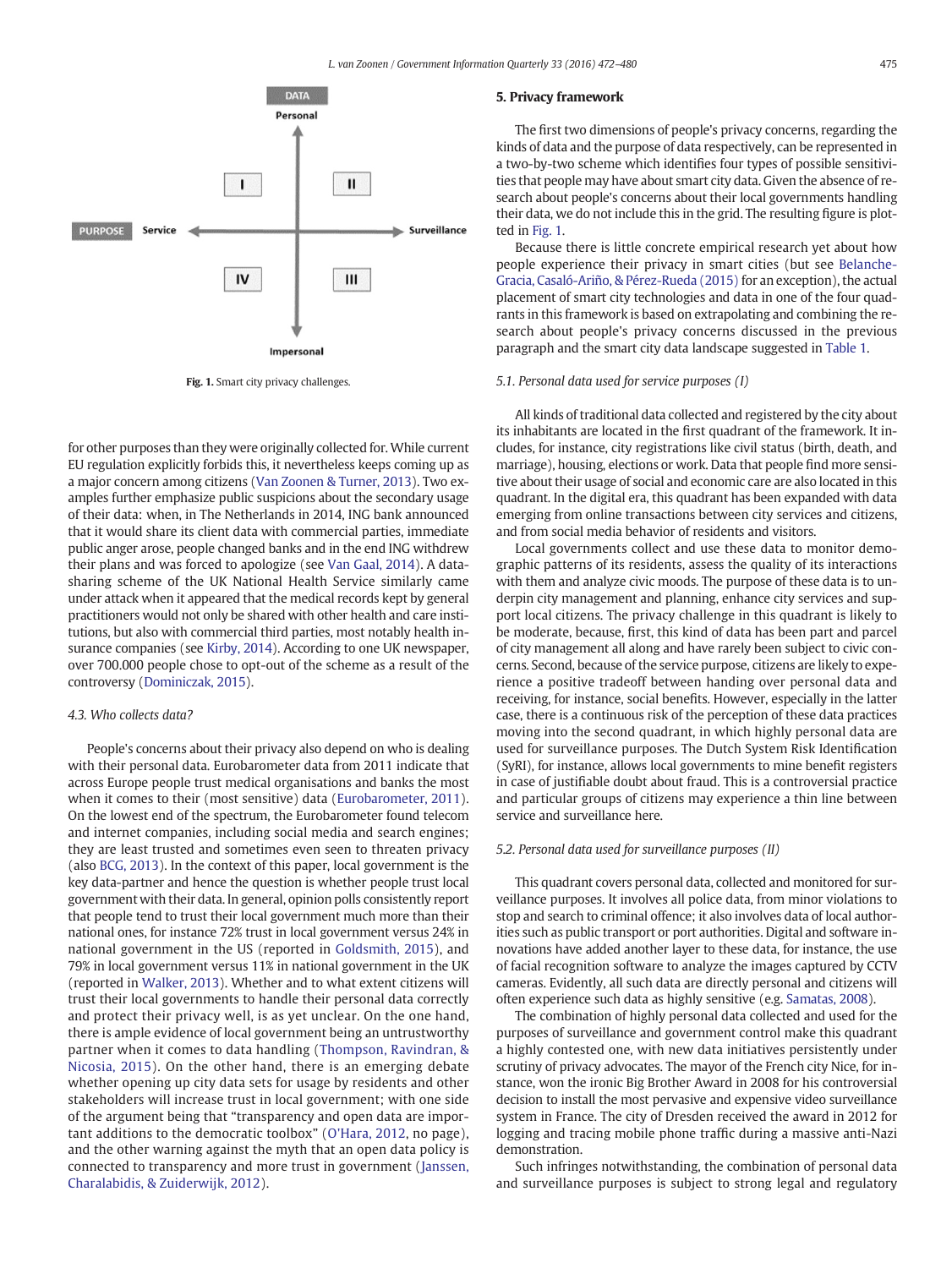frameworks. The new EU General Data Protection Regulation, for instance, sets strict rules for the legitimate usage of personal data, offers a stronger position to citizens to control their data (including, among other things 'The right to be forgotten') and imposes high fines on data abuse, for which the data processor will be held responsible. For city governments, engaged in many new data initiatives, this means that a solid knowledge of the often complex privacy regulations becomes a new requirement as well [\(Cresswell & Pardo, 2002\)](#page-7-0).

#### 5.3. Impersonal data used for surveillance purposes (III)

The data in this quadrant concern all data that cannot be linked to an individual person and are used for surveillance and control purposes. Such data come from, for example, the monitoring of traffic flows, public transport, crowd, sports and event management through, among others, infrared video, CCTV or heat sensors. Such data may not automatically be perceived as sensitive, as they do not measure individuals but rather impersonal crowds or flows of vehicles. Similarly impersonal data for surveillance purposes comes from the aggregation and combination of survey and registration data in the city. The city of Rotterdam, for instance, has a Central Policy Information System in which data from various sources can be combined to answer pertinent or emerging policy questions. Such data are also often used in combination with geographical information systems. On the basis of postal codes and, for instance, police statistics, benefits and insolvency registers, housing and commerce information, particular city areas can be profiled as having high risks of economic or social unrest. Most developments around predictive policing and the identification of neighborhoods or streets with high crime risks, are based on the aggregation and articulation of data with postal codes (e.g. [Perry, McInnis, Carter, Smith, &](#page-7-0) [Hollywood, 2013](#page-7-0)).

All of such data can be analyzed and enhanced in ways that make it possible to identify individual citizens, thus making previous impersonal data suddenly highly personal. Through facial recognition software individuals in crowds can be recognized, and profiling on the basis of location data can be done so precisely that individual households can be identified. For such reasons, data practices like this have become subject to civil, political and individual suspicion, constituting a highly volatile policy arena. In the United States in particular, many civic organisations have protested against their local police acquiring predictive software, arguing that predictive algorithms inherit the biases present in standard policing, and perpetuate racist and prejudiced profiling (cf. [Koss, 2015\)](#page-7-0).

#### 5.4. Impersonal data collected for service purposes (IV)

A big chunk of current smart city technologies and data usage concern impersonal data collected and used for the direct benefit of the city environment, the well-being of citizens and more efficient city operations. One can think of monitoring systems for air, noise and water quality; energy systems that are tailored to real-time usage; smart waste management; and so on. The data used for these applications are about 'things' rather than about people, and may therefore be less sensitive. All data that cities nowadays make available through their open data portals are also located in this quadrant, as privacy regulations prevent cities to publish any other kind of data (cf. [Zuiderwijk,](#page-8-0) [Janssen, Choenni, Meijer, & Alibaks, 2012\)](#page-8-0). Note, however, that there are significant national differences with respect to open data, with Norway presenting an extreme case of making citizen tax returns available to all members of the public since 1800; currently the rank order of tax payers in Norway is online. Like in quadrant III, one finds here aggregated register and survey data in combination with location facts, producing information relevant to improve city services, rather than surveillance. City public health policies increasingly make use of such indicators, identifying, for instance, areas with high air or noise pollution and their correlation with particular disease patterns (e.g. [Erdem,](#page-7-0) [Prins, Voorham, Van Lenthe, and Burdorf, 2015\)](#page-7-0).

The combination of impersonal data with service purposes seems to make this quadrant a rather 'innocent' one for policy and government, because security breaches and data-abuse are unlikely to have significant and direct effects on individual citizens. Nevertheless, here too, there are privacy concerns coming from increasingly detailed methods of profiling which may enable the re-identification of individuals from aggregate and anonymized data (e.g. [Kitchin, 2014c](#page-7-0)).

#### 6. Using the privacy framework

The privacy framework can be used in two combined ways: first, to develop a set of academic hypotheses that contribute to a more situated understanding of people's privacy concerns; and second, to understand the policy challenges that specific smart city technologies and data usage may throw up to local governments. Three examples will illustrate this double potential.

### 6.1. Example 1: smart waste technologies

Cities are currently all considering the acquisition of smart technologies for waste management to reduce cost and enhance efficiency. Several kinds of smart solutions have been introduced involving among other things, bins with sensors that measure how full the bin is. Only when a certain level of waste in the bin has been reached, a dustcart will come to empty it. According to some companies promoting their smart waste solutions, this can help save cities up to 50% of their costs in waste logistics.<sup>4</sup> Some types of smart bins only involve a sensor that measures the level of waste, whereas others enable the simultaneous authentication of the user through smart card access. When plotting these different solutions into the matrix, we see how the privacy concerns may change as well.

The bin in the below left quadrant of the matrix only measures if the bin is almost full and needs emptying. It is unclear who has thrown stuff in, but the system does make sure the bin will be emptied in time: impersonal data combined with a service purpose are unlikely to raise privacy concerns. The bin in the upper right quadrant requires card authentication by the person who wants to throw their garbage away. While authentication and the prevention of illegal dumping may be the main purpose of this system, it also enables the collection of highly personal data about who throws away how much in that particular bin. The additional data potential of the bin does comes with the cost of it moving from an innocent technology to a privacy sensitive one [\(Fig. 2\)](#page-5-0).

The placement of the waste management technologies in the privacy framework is based on the extrapolation of the reviewed academic research about privacy concerns. When articulated more precisely in the context of city-waste management, the suggestion emerges that the choice and usage of a particular operational technology is a key variable for raising people's privacy concerns. This suggestion produces a useful hypothesis for research about people's privacy concerns regarding smart solutions for city problems, for instance those for smart parking (contrasting sensors indicating whether there is a car above the sensor with systems based on CCTV registrations); or for smart lighting (contrasting measuring people movement by heat sensors with systems using cameras).

#### 6.2. Example 2: predictive policing

Predictive policing involves using individual and aggregate data to analyses crime patterns and enhance police performance. Initially, predictive policing took place on the basis of statistics of the places and types where particular crimes happened in the past: thus, areas with high reports of burglary and vehicle theft were identified and expected

<sup>4</sup> E.g. [http://www.enevo.com/wp/wp-content/uploads/2013/05/a4\\_enevo\\_general\\_](http://www.enevo.com/wp/wp-content/uploads/2013/05/a4_enevo_general_en_v4.pdf) [en\\_v4.pdf;](http://www.enevo.com/wp/wp-content/uploads/2013/05/a4_enevo_general_en_v4.pdf) or [http://www.urbiotica.com/en/smart-solutions/intelligent-waste](http://www.urbiotica.com/en/smart-solutions/intelligent-waste-management/)[management/](http://www.urbiotica.com/en/smart-solutions/intelligent-waste-management/).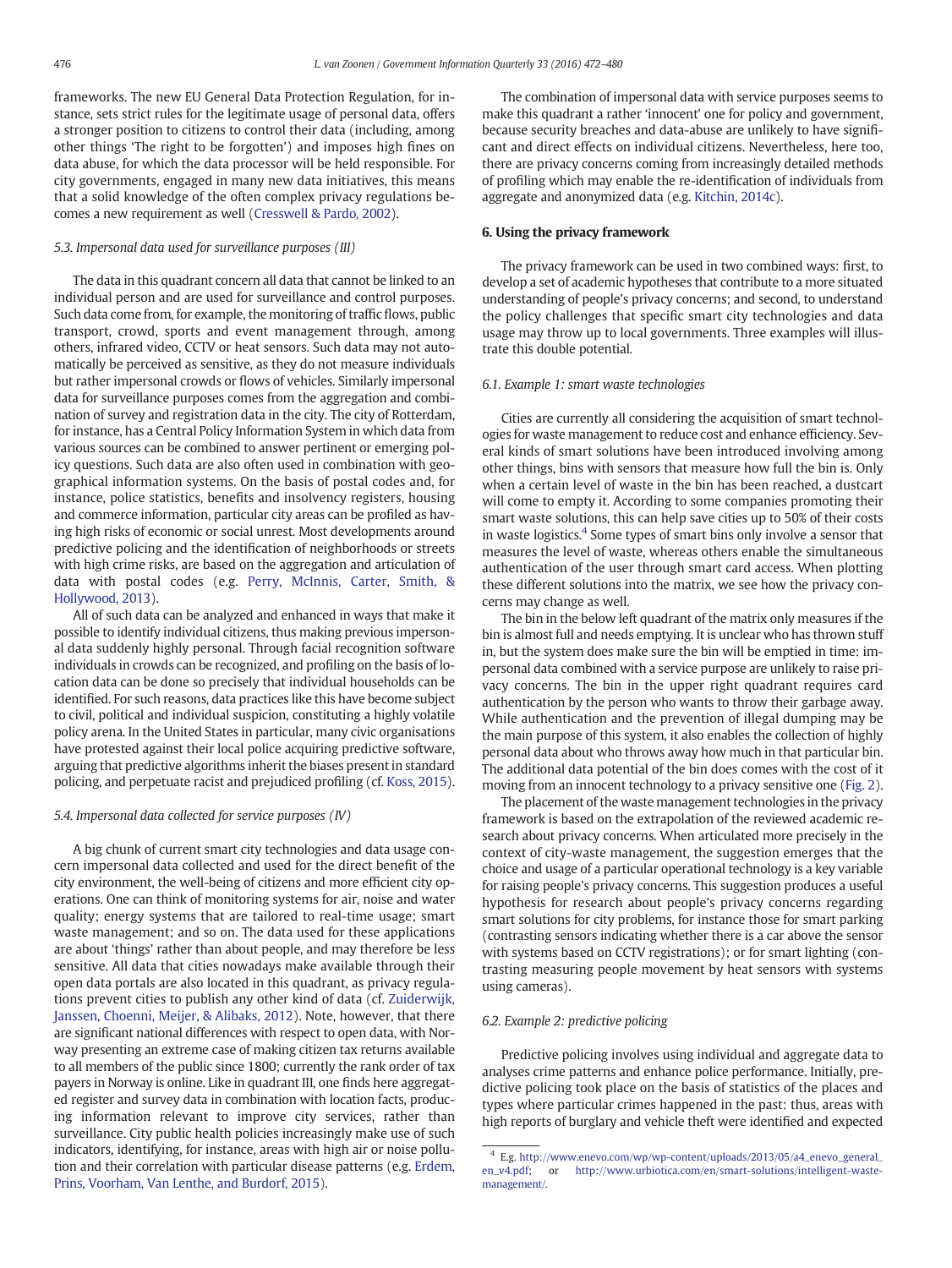<span id="page-5-0"></span>

Fig. 2. Contrasting privacy concerns for smart waste management.

to be subject to more crime in the future. Additional police patrol in these areas during the predicted time slots, is said to have significantly reduced those crimes in a number of US cities [\(Braga, Papachristos, &](#page-7-0) [Hureau, 2014\)](#page-7-0). The data used for such forms of predictive policing are impersonal and aggregated; hence such form of predictive policing can be located in the lower right quadrant of the smart city privacy challenges. However, predictive policing may move quickly to the upper right quadrant of the model if the data mining techniques are used beyond the identification of times and places, and try to predict not only types of crime but also types of offenders. Based on data mining of the features of convicted criminals, risk profiles are made which can identify who is likely to commit a crime in the near future. Increasingly, social media data come into the equation and it is the particular linking of diverse data sets which changes the practice of preventive policing into a highly problematic one that touches immediately on the privacy of individuals. Privacy advocates argue that the predicted combination



Fig. 3. Contrasting governance challenges for predictive policing.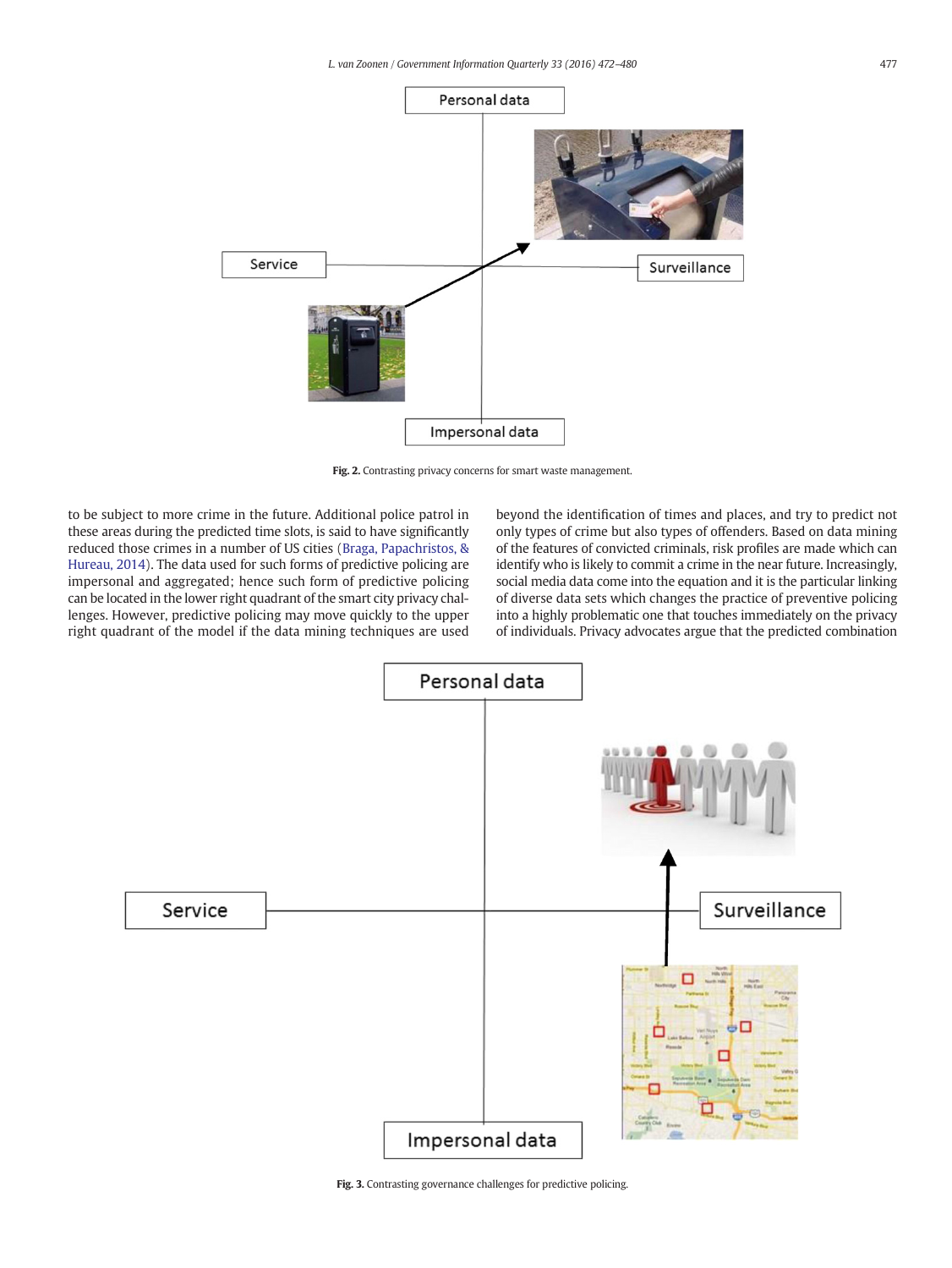

Fig. 4. Contrasting governance challenges for social city media.

of place and types of people turns all inhabitants of a particular city into potential criminals.

Here too, the placement of predictive policing in the privacy framework is based on the extrapolation of the reviewed academic research about privacy concerns. The hypothesis that can be developed from this example is that privacy concerns will vary with the particular (combinations of) data and analytic tools that are used, contrasting, not only, aggregated procedures to the ones that enable individual profiling, but also contrasting service to surveillance purposes. Does individual profiling raise less concern if people perceive they profit immediately and tangibly from enhanced city services, a question that is elaborated in the next example [\(Fig. 3\)](#page-5-0).

#### 6.3. Example 3: social media monitoring

Most cities nowadays use an array of social media to promote themselves and communicate with their citizens. The city of Rotterdam, for instance, has more than 30 thematic and neighborhood Twitter accounts, several Facebook and LinkedIn pages, and furthermore an extensive presence on YouTube, Flickr, Instagram and Pinterest. The city has been praised for its activities and for its quick response to citizen requests living up to its rule that every request should have a response within two hours.<sup>5</sup> The data generated on these social media accounts are systematically monitored through dedicated social media analytics and sentiment analysis, and provide information about the particular networks that the Rotterdam civil servants are engaged in, but also in the networks of Rotterdam inhabitants, public opinion, tensions in particular areas, and so on. The data produced and collected through social media are by definition tied to individuals and hence personal, although some people do not consider their social media behavior as personal (as discussed in [Section 4.1\)](#page-2-0). The purpose of social media usage by local governments is mostly to provide services and enhance the city's responsiveness to its citizens. In addition, there is an increasing interest to explore whether social media analytics can replace more extensive data sources such as a yearly or bi-annual city survey or census [\(Data](#page-7-0) [for Policy, 2015\)](#page-7-0).

It is thus firmly located in the upper left quadrant of the model. However, as with other forms of social media analytics, the potential to mine the data for more personalized information and targeting of city services are endless and hence, there is a continuous risk of these services being pulled towards the more problematic quadrant where privacy is at stake, and purpose may shift away from service to surveillance.

Like in the example about predictive policing, the main hypothesis to be examined in more detail here, is that privacy concerns will depend on the (combinations of) data, and analytic tools and procedures that are used to enhance city services. Moreover, given the research about costs and benefits of revealing personal data (discussed in [Section 4](#page-2-0)), an additional question to explore is this depends on the kind of services the city offers (Fig. 4).

#### 7. Conclusion and implications

In this paper a framework was presented to identify what kind of privacy concerns the use of smart technologies and of (big, open and linked) data produce may raise among people (as citizens, workers, consumers or travelers) in smart cities Asserting, on the basis of existing research about privacy perceptions, that these concerns are underpinned by the way people perceive particular data as personal or impersonal, and that their concerns differ according to the purpose for which data is collected (service or surveillance), four areas of concerns emerge that range from hardly any (impersonal data, service purpose), to extremely high (personal data, surveillance purpose). The framework was then used to explore how specific technologies (smart bin, smart parking), and data usage (predictive policing, social media monitoring) may produce variable privacy concerns. This resulted in a general hypothesis that the choice of smart technologies and the usage of particular (combinations of) data and analytic tools are crucial factors to understand people's privacy concerns in smart cities (in addition to their perception of what kind of data for which purpose are being <sup>5</sup> <http://www.socialmediameetlat.nl/pdf/digiloog/36%20berrevoets.pdf>.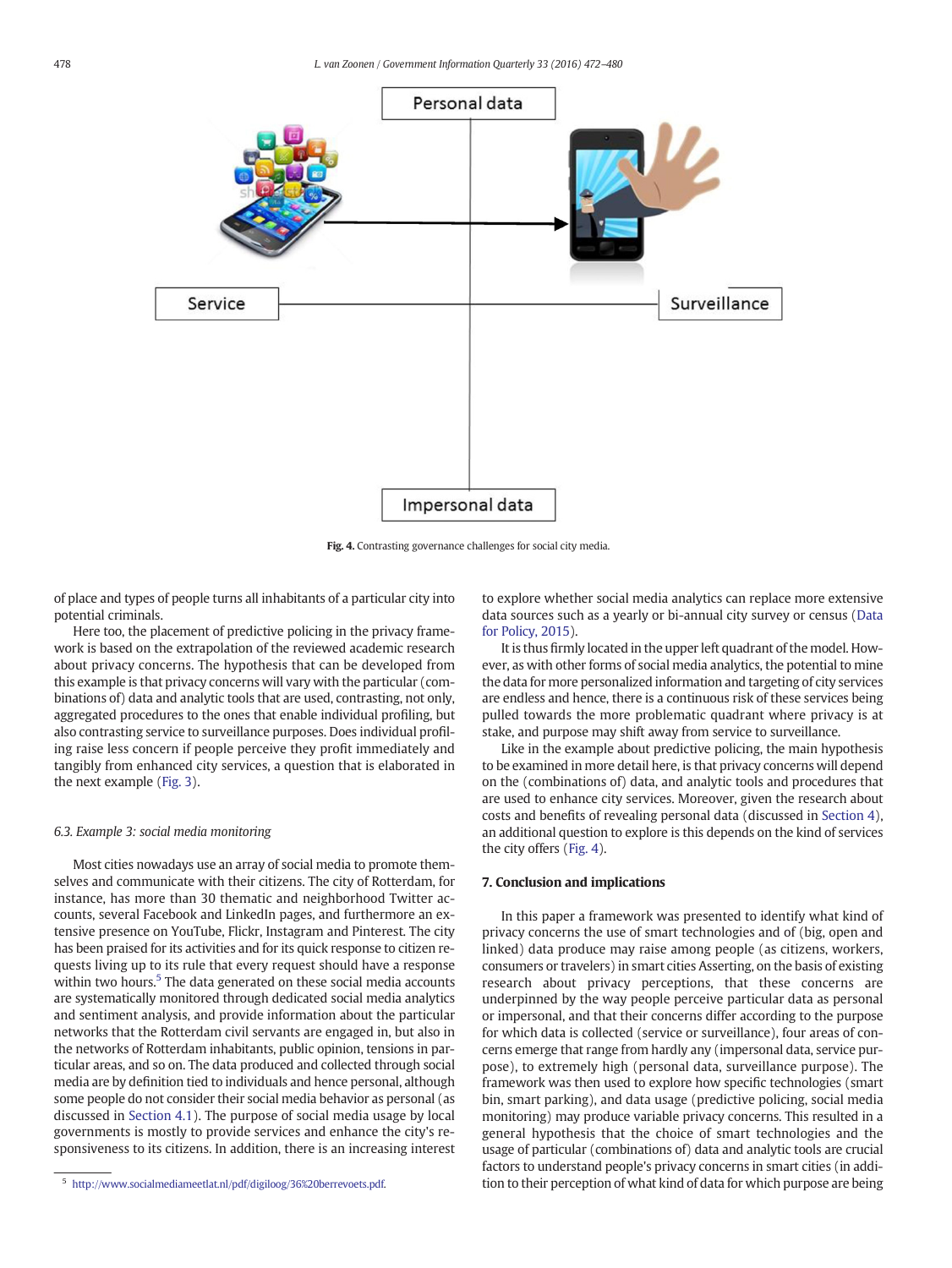<span id="page-7-0"></span>used). There is both an applied need to further substantiate the empirical relation between data, purpose and technology/tools, and a fundamental one to produce a more situated, theoretical understanding of people's privacy concerns in smart cities. Using the framework will make the systematic accumulation of such concrete investigations easier, but also enables consistent comparisons between cities, in national as well as international contexts.

The hypothetical status of the framework does not prevent its usability; it can helpfully operate as a sensitizing instrument for policymakers and operational managers in the smart city flagging up in which contexts privacy concerns among their citizens may occur. Some of these concerns are covered by the new EU regulation regarding the processing of personal data. However, as it becomes ever easier to construct individual profiles from impersonal data, additional strategies and regulation may be necessary (cf. Data for Policy, 2015). Moreover, smart city technologies and data developments are so quick and ubiquitous that official legislation may fall short for the decades to come. Finally, as the earlier sections about the privacy paradox showed (see [Section](#page-2-0) [4](#page-2-0)), people's concerns and perceptions are not always very consistent or predictable. For smart city governments, the challenge is thus threefold:

- identify which privacy concerns for their citizens may be at stake with specific technologies and data practices;
- identify if and how these are subject to the EU data protection regulation;
- develop a specific city policy on new developments that accommodates the concerns of citizens, beyond the bare legal necessities.

While these recommendations may seem too obvious, individual citizens or collective citizen groups are often ignored as partners in the development of smart city technologies or innovations (cf. Leydesdorff, 2012). However, the input and support of individual and collective civil actors is of crucial importance, as they will have to live with and within the smart datafied cities on an everyday basis.

#### References

- Acquisti, A., John, & Loewenstein, G. (2013). [What is privacy worth?](http://refhub.elsevier.com/S0740-624X(16)30081-8/rf0005) The Journal of Legal Studies, 42[\(2\), 249](http://refhub.elsevier.com/S0740-624X(16)30081-8/rf0005)–274.
- Al Nuaimi, E., Al Neyadi, H., Mohamed, N., & Al-Jaroodi, J. (2015). [Applications of big data](http://refhub.elsevier.com/S0740-624X(16)30081-8/rf0010) to smart cities. [Journal of Internet Services and Applications](http://refhub.elsevier.com/S0740-624X(16)30081-8/rf0010), 6(1), 1–15.
- Bartoli, A., Hernández-Serrano, J., Soriano, M., Dohler, M., Kountouris, A., & Barthel, D. (2011, December). [Security and privacy in your smart city.](http://refhub.elsevier.com/S0740-624X(16)30081-8/rf0015) Proceedings of the Barcelo[na smart cities congress](http://refhub.elsevier.com/S0740-624X(16)30081-8/rf0015).
- BCG (2013). [The value of our digital identity.](http://refhub.elsevier.com/S0740-624X(16)30081-8/rf0020) Liberty global policy seriesBoston Consultan[cy Group.](http://refhub.elsevier.com/S0740-624X(16)30081-8/rf0020)
- Belanche-Gracia, D., Casaló-Ariño, L. V., & Pérez-Rueda, A. (2015). [Determinants of multi](http://refhub.elsevier.com/S0740-624X(16)30081-8/rf0025)[service smartcard success for smart cities development: A study based on citizens'](http://refhub.elsevier.com/S0740-624X(16)30081-8/rf0025) privacy and security perceptions. [Government Information Quarterly](http://refhub.elsevier.com/S0740-624X(16)30081-8/rf0025), 32(2), 154–163.
- Beran, S., Pignotti, E., & Edwards, P. (d). Trusted tiny things: Making devices in smart cities more transparent. <http://ceur-ws.org/Vol-1280/paper9.pdf> (no year, last accessed January 27, 2016)
- Berntzen, L., & Johansson, M. R. (2016). [The role of citizen participation in municipal](http://refhub.elsevier.com/S0740-624X(16)30081-8/rf0035) [Smart City projects: Lessons learned from Norway.](http://refhub.elsevier.com/S0740-624X(16)30081-8/rf0035) Smarter as the new urban agenda (pp. 299–[314\). Springer International Publishing.](http://refhub.elsevier.com/S0740-624X(16)30081-8/rf0035)
- Bettencourt, L. M. (2014). [The uses of big data in cities.](http://refhub.elsevier.com/S0740-624X(16)30081-8/rf0040) Big Data, 2(1), 12–22.
- Braga, A. A., Papachristos, A. V., & Hureau, D. M. (2014). [The effects of hot spots policing on](http://refhub.elsevier.com/S0740-624X(16)30081-8/rf0050) [crime: An updated systematic review and meta-analysis.](http://refhub.elsevier.com/S0740-624X(16)30081-8/rf0050) Justice Quarterly, 31(4), 633–[663.](http://refhub.elsevier.com/S0740-624X(16)30081-8/rf0050)
- Brandimarte, L., Acquisti, A., & Loewenstein, G. (2013). Misplaced confi[dences privacy and](http://refhub.elsevier.com/S0740-624X(16)30081-8/rf0055) the control paradox. [Social Psychological and Personality Science](http://refhub.elsevier.com/S0740-624X(16)30081-8/rf0055), 4(3), 340–347.
- Breckenridge, K., & Szreter, S. (2012). [Registration and recognition: Documenting the person](http://refhub.elsevier.com/S0740-624X(16)30081-8/rf0060) in world history. [Oxford University Press.](http://refhub.elsevier.com/S0740-624X(16)30081-8/rf0060)
- Camenisch, J., Fischer-Hübner, S., & Rannenberg, K. (Eds.). (2011). [Privacy and identity](http://refhub.elsevier.com/S0740-624X(16)30081-8/rf0065) management for life[. New York/Heidelberg: Springer Press.](http://refhub.elsevier.com/S0740-624X(16)30081-8/rf0065)
- CIS (2011). Password security; a survey of Australian attitudes towards password user management. Centre for Internet Safety with PayPal. [https://www.paypal-media.](https://www.paypal-media.com/assets/pdf/fact_sheet/cis_paypal_whitepaper_final.pdf) [com/assets/pdf/fact\\_sheet/cis\\_paypal\\_whitepaper\\_](https://www.paypal-media.com/assets/pdf/fact_sheet/cis_paypal_whitepaper_final.pdf)final.pdf
- Cranor, L. F., Reagle, J., & Ackerman, M. S. (2000). [Beyond concern: Understanding net users'](http://refhub.elsevier.com/S0740-624X(16)30081-8/rf0075) attitudes about online privacy. [Cambridge, MA: MIT Press, 47](http://refhub.elsevier.com/S0740-624X(16)30081-8/rf0075)–70.
- Cresswell, A. M., & Pardo, T. A. (2002). [Implications of legal and organizational issues for](http://refhub.elsevier.com/S0740-624X(16)30081-8/rf0080) urban digital government development. [Government Information Quarterly](http://refhub.elsevier.com/S0740-624X(16)30081-8/rf0080), 18(4), 269–[278.](http://refhub.elsevier.com/S0740-624X(16)30081-8/rf0080)
- Data for Policy (2015). [A study of big data and other innovative data-driven approaches](http://refhub.elsevier.com/S0740-624X(16)30081-8/rf0085) for evidence-informed policymaking. [Report of the international workshop on data](http://refhub.elsevier.com/S0740-624X(16)30081-8/rf0085) [driven innovations for better policies, 22 September 2015 in Brussels](http://refhub.elsevier.com/S0740-624X(16)30081-8/rf0085) (http://media. [wix.com/ugd/c04ef4\\_29913c6b4f1341b8b6faffb520eefadd.pdf, last accessed October](http://refhub.elsevier.com/S0740-624X(16)30081-8/rf0085) [28, 2015\).](http://refhub.elsevier.com/S0740-624X(16)30081-8/rf0085)
- Datta, A. (2015). [A 100 smart cities, a 100 utopias.](http://refhub.elsevier.com/S0740-624X(16)30081-8/rf0090) Dialogues in Human Geography, 5(1), 49–[53.](http://refhub.elsevier.com/S0740-624X(16)30081-8/rf0090)
- Dominiczak, P. (2015). Nearly one million patients could be having confidential data shared against their wishes. The telegraph, June 5. [http://www.telegraph.co.uk/](http://www.telegraph.co.uk/news/health/news/11655777/Nearly-1million-patients-could-be-having-confidential-data-shared-against-their-wishes.html) [news/health/news/11655777/Nearly-1million-patients-could-be-having](http://www.telegraph.co.uk/news/health/news/11655777/Nearly-1million-patients-could-be-having-confidential-data-shared-against-their-wishes.html)confi[dential-data-shared-against-their-wishes.html](http://www.telegraph.co.uk/news/health/news/11655777/Nearly-1million-patients-could-be-having-confidential-data-shared-against-their-wishes.html) (Last accessed, October 24, 2015)
- Erdem, Ö., Prins, R., Voorham, T., Van Lenthe, F., & Burdorf, A. (2015). Structural neighbourhood conditions, social cohesion and psychological distress in the Netherlands. The European Journal of Public Health. http://dx.doi.org/[10.1093/eurpub](http://dx.doi.org/10.1093/eurpub) (2015).
- Eurobarometer (2011). [Attitudes on data protection and electronic identity in the Euro](http://refhub.elsevier.com/S0740-624X(16)30081-8/rf0110)pean Union. Special barometer 359[Brussels: European Commission, Directorate-Gen](http://refhub.elsevier.com/S0740-624X(16)30081-8/rf0110)[eral for Communication.](http://refhub.elsevier.com/S0740-624X(16)30081-8/rf0110)
- Furedi, F. (2007). [The only thing we have to fear is the](http://refhub.elsevier.com/S0740-624X(16)30081-8/rf0115) 'culture of fear' itself. American [Journal of Sociology](http://refhub.elsevier.com/S0740-624X(16)30081-8/rf0115), 32, 231–234.
- Gartner (2012). The future of the internet. Fundamental trends, scenarios and implications to heed. [https://www.gartner.com/doc/2119220?ref=SiteSearch&sthkw=](https://www.gartner.com/doc/2119220?ref=iteSearch&sthkwdentity%20management&fnl=earch) [identity%20management&fnl=search](https://www.gartner.com/doc/2119220?ref=iteSearch&sthkwdentity%20management&fnl=earch) (last accessed July 14, 2014)
- Gaved, M., Jones, A., Kukulska-Hulme, A., & Scanlon, E. (2012). [A citizen-centred approach](http://refhub.elsevier.com/S0740-624X(16)30081-8/rf0125) [to education in the smart city: Incidental language learning for supporting the inclu](http://refhub.elsevier.com/S0740-624X(16)30081-8/rf0125)sion of recent migrants. [International Journal of Digital Literacy and Digital Competence](http://refhub.elsevier.com/S0740-624X(16)30081-8/rf0125), 3[\(4\), 50](http://refhub.elsevier.com/S0740-624X(16)30081-8/rf0125)–64.
- Goldsmith, R. (2015). Why trusts in local governments should be even higher than it is. Governing, the states and localities, August 18. [http://www.telegraph.co.uk/news/](http://www.telegraph.co.uk/news/health/news/11655777/Nearly-1million-patients-could-be-having-confidential-data-shared-against-their-wishes.html) [health/news/11655777/Nearly-1million-patients-could-be-having-con](http://www.telegraph.co.uk/news/health/news/11655777/Nearly-1million-patients-could-be-having-confidential-data-shared-against-their-wishes.html)fidential[data-shared-against-their-wishes.html](http://www.telegraph.co.uk/news/health/news/11655777/Nearly-1million-patients-could-be-having-confidential-data-shared-against-their-wishes.html) (last accessed October 24, 2015)
- Harris, R., Sleight, P., & Webber, R. (2005). [Geodemographics, GIS and neighbourhood](http://refhub.elsevier.com/S0740-624X(16)30081-8/rf0140) targeting, Vol. 7[, John Wiley and Sons.](http://refhub.elsevier.com/S0740-624X(16)30081-8/rf0140)
- Infosys (2013). Engaging with digital consumers. They are ready, are you? [http://www.](http://www.infosys.com/marcom/digital-consumer-study/default.asp) [infosys.com/marcom/digital-consumer-study/default.asp](http://www.infosys.com/marcom/digital-consumer-study/default.asp) (last accessed July 14, 2014)
- Janssen, M., Charalabidis, Y., & Zuiderwijk, A. (2012). Benefi[ts, adoption barriers and](http://refhub.elsevier.com/S0740-624X(16)30081-8/rf0155) [myths of open data and open government.](http://refhub.elsevier.com/S0740-624X(16)30081-8/rf0155) Information Systems Management, 29(4), 258–[268.](http://refhub.elsevier.com/S0740-624X(16)30081-8/rf0155)
- Kahn, Z., Pervez, Z., & Ghafoor, A. (2014, December). [Towards cloud based smart cities](http://refhub.elsevier.com/S0740-624X(16)30081-8/rf0160) data security and privacy management. [Utility and cloud computing \(UCC\), 2014](http://refhub.elsevier.com/S0740-624X(16)30081-8/rf0160) [IEEE/ACM 7th international conference on](http://refhub.elsevier.com/S0740-624X(16)30081-8/rf0160) (pp. 806–811). IEEE.
- Kaisler, S., Armour, F., Espinosa, J. A., & Money, W. (2013). [Big data: Issues and challenges](http://refhub.elsevier.com/S0740-624X(16)30081-8/rf0165) moving forward. [System sciences \(HICSS\), 2013 46th Hawaii international conference](http://refhub.elsevier.com/S0740-624X(16)30081-8/rf0165) on (pp. 995–[1004\). IEEE.](http://refhub.elsevier.com/S0740-624X(16)30081-8/rf0165)
- Kirby, T. (2014). [Controversy surrounds England's new NHS database.](http://refhub.elsevier.com/S0740-624X(16)30081-8/rf0170) The Lancet, 383[\(9918\), 681.](http://refhub.elsevier.com/S0740-624X(16)30081-8/rf0170)
- Kitchin, R. (2014a). [The real-time city? Big data and smart urbanism.](http://refhub.elsevier.com/S0740-624X(16)30081-8/rf0175) GeoJournal, 79(1), 1–[14.](http://refhub.elsevier.com/S0740-624X(16)30081-8/rf0175)
- Kitchin, R. (2014b). [Making sense of smart cities: Addressing present shortcomings.](http://refhub.elsevier.com/S0740-624X(16)30081-8/rf0180) [Cambridge Journal of Regions, Economy and Society](http://refhub.elsevier.com/S0740-624X(16)30081-8/rf0180), 8, 131–136.
- Kitchin, R. (2014c). [The data revolution: Big data, open data, data infrastructures and their](http://refhub.elsevier.com/S0740-624X(16)30081-8/rf0185) consequences. [London: Sage.](http://refhub.elsevier.com/S0740-624X(16)30081-8/rf0185)
- Kontokoska, C. E. (2015). The quantifi[ed community and neighborhood labs: A framework for](http://refhub.elsevier.com/S0740-624X(16)30081-8/rf0190) [computational urban planning and civic technology innovation.](http://refhub.elsevier.com/S0740-624X(16)30081-8/rf0190) (Available at SSRN [2659896\).](http://refhub.elsevier.com/S0740-624X(16)30081-8/rf0190)
- Koss, K. K. (2015). [Leveraging predictive policing algorithms to restore fourth amend](http://refhub.elsevier.com/S0740-624X(16)30081-8/rf0195)[ment protections in high-crime areas in a post-Wardlow world.](http://refhub.elsevier.com/S0740-624X(16)30081-8/rf0195) Chicago-Kent Law Review, 90[\(1\), 301](http://refhub.elsevier.com/S0740-624X(16)30081-8/rf0195)–334.
- Leydesdorff, L. (2012). [The triple helix, quadruple helix,](http://refhub.elsevier.com/S0740-624X(16)30081-8/rf0205) …, and an N-tuple of helices: Ex[planatory models for analyzing the knowledge-based economy?](http://refhub.elsevier.com/S0740-624X(16)30081-8/rf0205) Journal of the [Knowledge Economy](http://refhub.elsevier.com/S0740-624X(16)30081-8/rf0205), 3(1), 25–35.
- Li, Y. (2012). [Theories in online information privacy research: A critical review and an in](http://refhub.elsevier.com/S0740-624X(16)30081-8/rf0210)tegrated framework. [Decision Support Systems](http://refhub.elsevier.com/S0740-624X(16)30081-8/rf0210), 54(1), 471–481.
- Li, Y., Dai, W., Ming, Z., & Qiu, M. (2015). [Privacy protection for preventing data over-collec](http://refhub.elsevier.com/S0740-624X(16)30081-8/rf0215)[tion in smart city.](http://refhub.elsevier.com/S0740-624X(16)30081-8/rf0215)
- March, H., & Ribera-Fumaz, R. (2014). [Smart contradictions: The politics of making Barce](http://refhub.elsevier.com/S0740-624X(16)30081-8/rf0220)lona a self-sufficient city. [European Urban and Regional Studies](http://refhub.elsevier.com/S0740-624X(16)30081-8/rf0220) (0969776414554488).
- Martinez-Balleste, A., Perez-Martinez, P., & Solanas, A. (2013). [The pursuit of citizens' pri](http://refhub.elsevier.com/S0740-624X(16)30081-8/rf0225)[vacy: A privacy-aware smart city is possible.](http://refhub.elsevier.com/S0740-624X(16)30081-8/rf0225) IEEE Communications Magazine, 51(6), 136–[141.](http://refhub.elsevier.com/S0740-624X(16)30081-8/rf0225)
- Meijer, A., & Rodríguez Bolívar, M. P. (2015). Governing the smart city: A review of the literature on smart urban governance. International Review of Administrative Sciences. http://dx.doi.org/[10.1177/0020852314564308](http://dx.doi.org/10.1177/0020852314564308) (first published online on April 29, 2015).
- OECD (2011). Digital identity management. Enabling innovation and trust in the internet economy. (Available at) [http://www.oecd.org/internet/interneteconomy/49338380.](http://www.oecd.org/internet/interneteconomy/49338380.pdf) [pdf](http://www.oecd.org/internet/interneteconomy/49338380.pdf) (last accessed December 12, 2012)
- O'Hara, K. (2012). [Transparency, open data and trust in government: Shaping the infosphere.](http://refhub.elsevier.com/S0740-624X(16)30081-8/rf0245) [Proceedings of the 4th annual ACM web science conference](http://refhub.elsevier.com/S0740-624X(16)30081-8/rf0245) (pp. 223–232). ACM.
- Perry, W. L., McInnis, B., Carter, C., Smith, S., & Hollywood, J. (2013). [Predictive policing: The](http://refhub.elsevier.com/S0740-624X(16)30081-8/rf0250) [role of crime forecasting in law enforcement operations.](http://refhub.elsevier.com/S0740-624X(16)30081-8/rf0250) Washington: Rand Corporation. PEW (2015). Americans' privacy strategies post-Snowden. [http://www.pewinternet.org/](http://www.pewinternet.org/files/2015/03/PI_AmericansPrivacyStrategies_0316151.pdf)
- fi[les/2015/03/PI\\_AmericansPrivacyStrategies\\_0316151.pdf](http://www.pewinternet.org/files/2015/03/PI_AmericansPrivacyStrategies_0316151.pdf)
- Powell, A. (2014). 'Datafication'[, transparency, and good governance of the Data City.](http://refhub.elsevier.com/S0740-624X(16)30081-8/rf0260) Dig[ital enlightenment yearbook 2014: Social networks and social machines, surveillance and](http://refhub.elsevier.com/S0740-624X(16)30081-8/rf0260) [empowerment](http://refhub.elsevier.com/S0740-624X(16)30081-8/rf0260) (pp. 215).